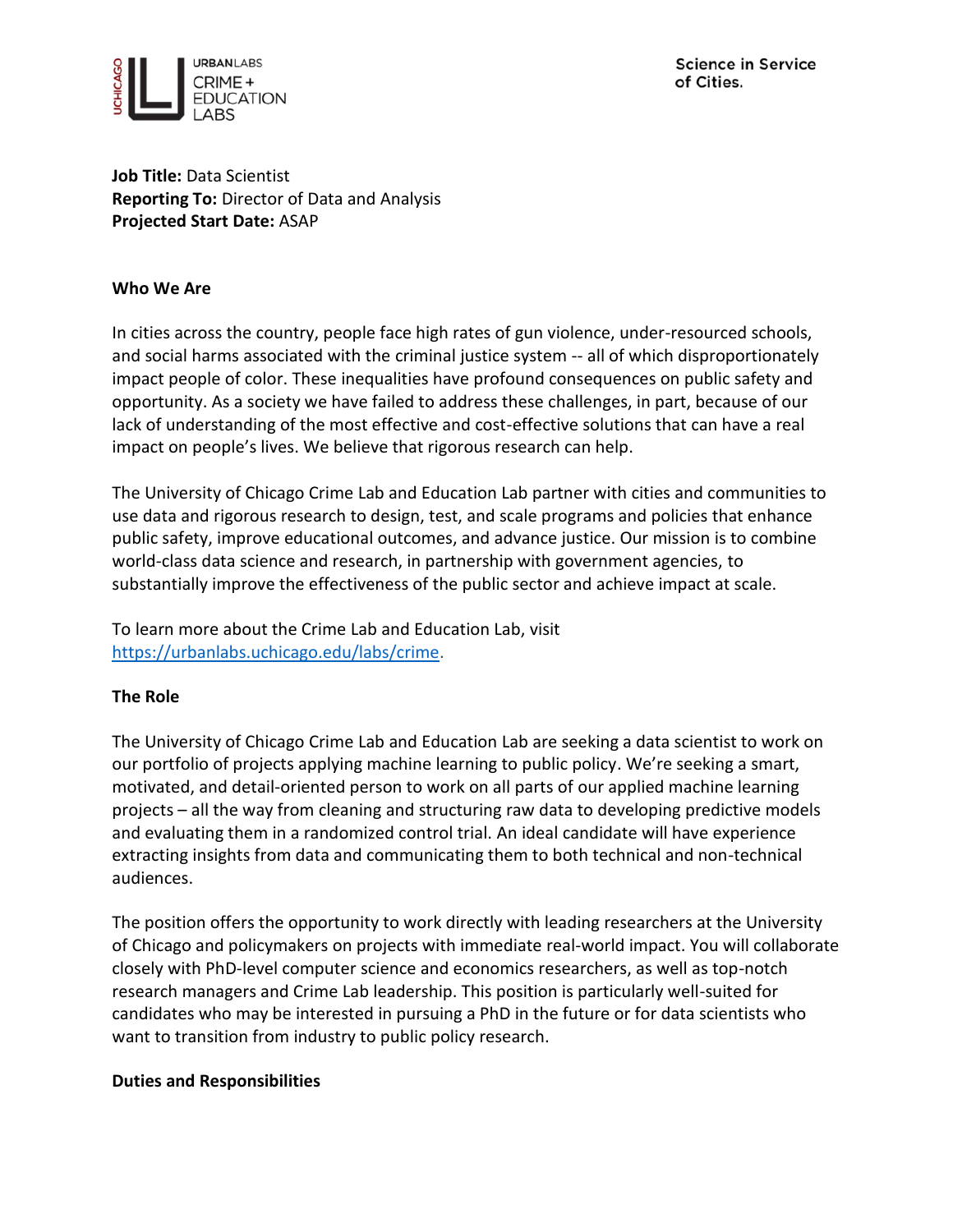

- Contributes to the design, implementation, and validation of an efficient and reproducible data processing pipeline.
- Builds and rigorously evaluates statistical models using best practices of machine learning and statistical inference.
- Prepares project memos, summaries, presentations, reports, and other work products for dissemination targeting both policymakers, academic researchers, and other stakeholders, as needed.

## **Competencies**

- Advanced knowledge of machine learning techniques and algorithms required.
- Experience developing reproducible and maintainable code required.
- Excellent written and verbal communication skills, with the ability to present data in a simple and straightforward way for non-technical audiences required.
- Strong interpersonal skills required.
- Strong initiative and a resourceful approach to problem solving and learning required.
- Ability to work independently and as part of a team in a fast-paced environment required.
- Sound critical thinking skills required.
- Strong attention to detail with superb analytical and organization skills required.
- Familiarity with program evaluation and causal inference preferred.

## **Education:**

Bachelor's degree in computer science, statistics, data science, economics or a closely related field required, Master's degree preferred.

## **Technical Knowledge or Skills**

Proficiency with statistical data analysis and machine learning using Python or R is required. The ability to work in both is preferred.

# **To Apply**

We seek a diverse pool of applicants who wish to join an academic community that places the highest value on rigorous inquiry and encourages a diversity of perspectives, experiences, groups of individuals, and ideas to inform and stimulate intellectual challenge, engagement, and exchange.

All qualified applicants will receive consideration for employment without regard to race, color, religion, sex, sexual orientation, gender identity, national origin, age, protected veteran status or status as an individual with disability.